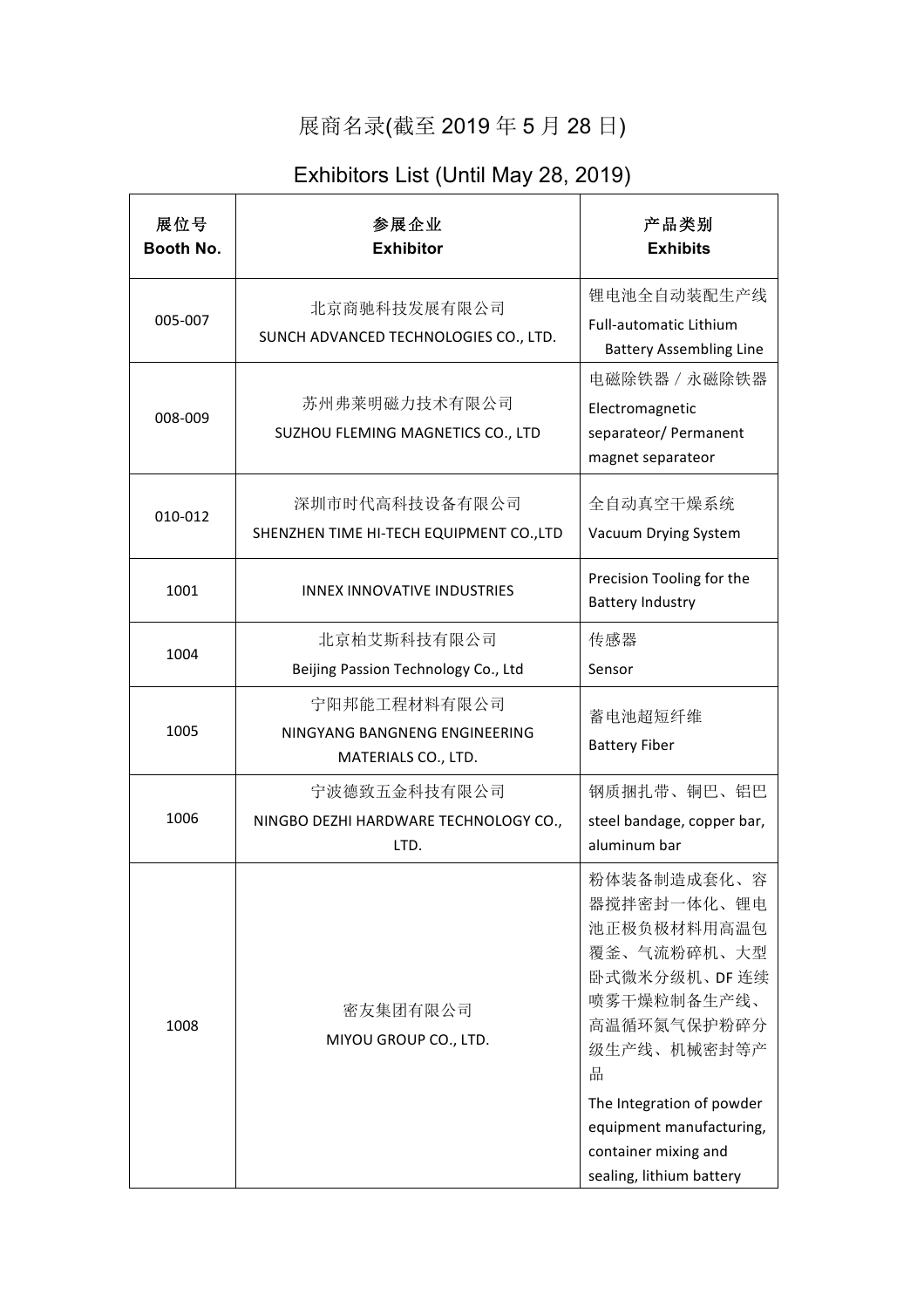|           |                                                                                            | cathode materials, high<br>temperature coated kettle,<br>air pulverizer, large<br>horizontal micron<br>classifier, DF continuous<br>spray drying granulation<br>production line, high<br>temperature circulating<br>nitrogen protection<br>grinding and grading<br>production line,<br>mechanical seal and other<br>products. |
|-----------|--------------------------------------------------------------------------------------------|-------------------------------------------------------------------------------------------------------------------------------------------------------------------------------------------------------------------------------------------------------------------------------------------------------------------------------|
| 1016      | 无锡市联众控湿节能设备有限公司<br>WUXI LIANZHONG HUMIDIFIER & ENERGY<br>SAVING EQUIPMENT CO., LTD.        | 除湿机<br>Dehumidiffier                                                                                                                                                                                                                                                                                                          |
| 1017-1018 | 正当红环保科技(苏州)有限公司<br>ZHENGDANGHONG ENVIRONMENTAL<br>PROTECTION TECHNOLOGY (SUZHOU) CO., LTD. | 除湿机<br>Dehumidiffier                                                                                                                                                                                                                                                                                                          |
| 1028      | 基恩士(中国)有限公司<br>KEYENCE (CHINA) CO., LTD.                                                   | 条码读取器                                                                                                                                                                                                                                                                                                                         |
| 1029      | 江门必发机械设备有限公司<br>C.A.PICARD PLASTIC(JIANGMEN PRC)CO.,LTD.                                   | 双螺杆挤出机配件,液压<br>拆螺杆机, 机筒磨损测量<br>仪<br>Spare parts of twin screw<br>extruder, hydraulic screw<br>shaft dismantling<br>system,<br>Barrel wear measurement<br>device                                                                                                                                                               |
| 1030      | 浙江虹达特种橡胶制品有限公司<br>ZHEJIANG HONGDA SPECIAL RUBBER PRODUCTS<br>CO., LTD.                     | 锂电池和超级电容器配套<br>使用的安全阀、安全帽、<br>防爆片、极柱密封圈、O<br>型圈、注酸嘴、高分子微<br>孔塑料制品<br>Safety valves, rubber caps,<br>flame arrestor, terminal<br>seal rings, o-rings, acid                                                                                                                                                                     |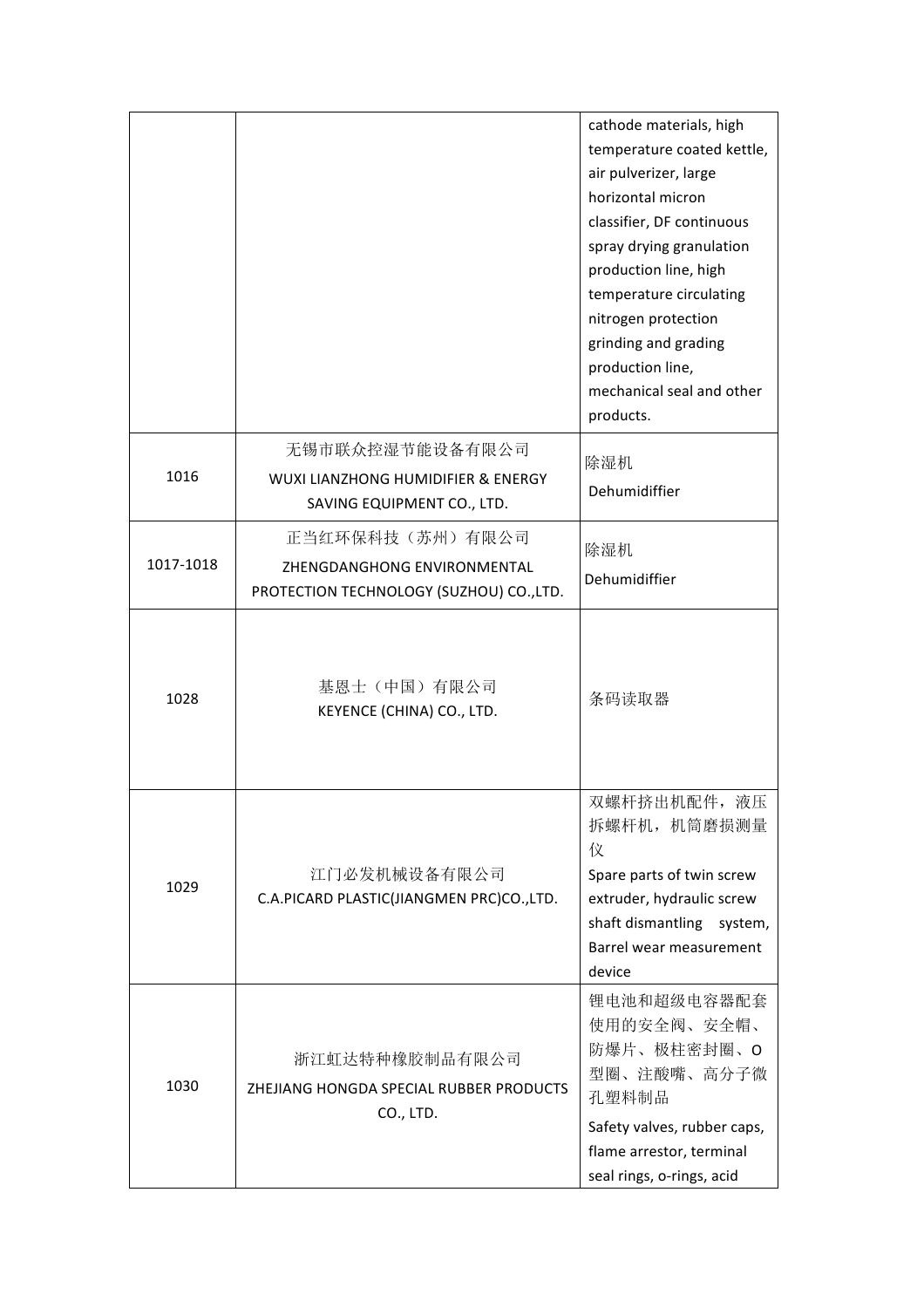|            |                                                                                | injection mouths,<br>macromolecule<br>microporeplastic products<br>for lithium batteries             |
|------------|--------------------------------------------------------------------------------|------------------------------------------------------------------------------------------------------|
| 1031       | 深圳市柯耐特科技有限公司<br>SHENZHEN CONNECTOR TECHNOLOGY CO., LTD.                        | 金属 / 塑料卡口式连接<br>器, 新能源汽车高压连接<br>器                                                                    |
| 1032       | 阿泽雷斯国际贸易(上海)有限公司<br>AZELIS(SHANGHAI)CO.,LTD.                                   | Cekol 30000A 羧甲基纤维<br>素钠<br>CMC Cekol 30000A                                                         |
| 1033       | 舒勒(中国)锻压技术有限公司<br>SCHULER (CHINA) CO., LTD.                                    | 用于电池壳体制造的冲压<br>设备<br><b>Schuler supplies Presses</b><br>machines for making cell<br>cases            |
| 1034       | 聚和化学有限公司<br>HOPAX CHEMICAL INDUSTRIAL CO., LTD                                 | 锂电池添加剂 锂电池电解<br>液添加剂<br>additive for Lithium<br>battery, Lithium battery<br>electrolyte              |
| 1035-1036  | 苏州众立兴自动化设备有限公司<br><b>SUZHOU ZHONG LIXING AUTOMATION</b><br>EQUIPMENT CO., LTD. | 锂电池自动化组装设备<br>Lithium Battery Automatic<br><b>Assembly Equipment</b>                                 |
| 1037-1038  | 无锡日联科技股份有限公司<br>WUXI UNICOMP TECHNOLOGY CO., LTD                               | X-RAY 检测设备                                                                                           |
| 1039-1040  | 深圳市科晶智达科技有限公司<br>SHENZHEN KEJING STAR TECHNOLOGY CO.                           | 电池设备, 材料设备, 实<br>验室设备<br><b>Battery Equipments,</b><br>Material Equipments,<br>laboratory Equipments |
| 1043, 1044 | 上海德保工业设备技术有限公司<br>SHANGHAI TACHO INDUSTRIAL EQUIPMENT<br>TECHNOLOGY CO., LTD.  | 旋转喷涂<br>Weko Wfa System                                                                              |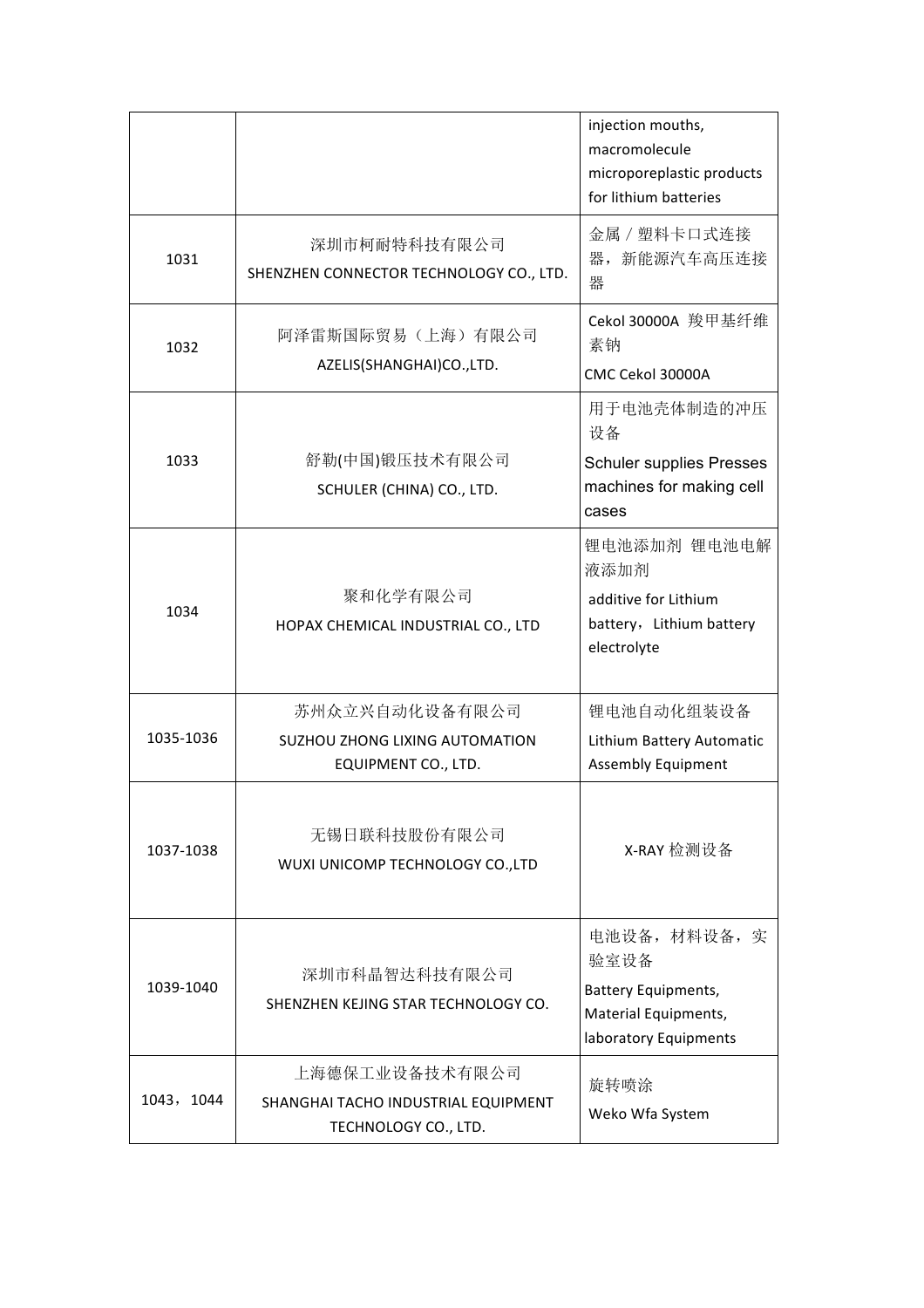| 1100      | 北京迪文科技有限公司<br>BEIJING DWIN TECHNOLOGY CO., LTD.                                      | 液晶屏, 触摸屏                                                                                       |  |
|-----------|--------------------------------------------------------------------------------------|------------------------------------------------------------------------------------------------|--|
| 1101-1102 | 北京首钢自动化信息技术有限公司                                                                      | 充电设施                                                                                           |  |
| 1T01      | 安徽科达洁能新材料有限公司<br>ANHUI KEDA CLEAN ENERGY NEW MATERIAL<br>CO., LTD.                   | 石墨类负极材料、钛酸锂、<br>碳酸锂<br>Graphite, lithium titanate,<br>lithium carbonate                        |  |
| 1T03      | 杭州捷瑞空气处理设备有限公司<br>HANGZHOU DRY AIR TREATMENT EQUIPMENT<br>CO.,LTD                    | 转轮除湿机<br>Dehumidiffier                                                                         |  |
| 1T05      | 佛山市高明星诺机械设备有限公司<br>FOSHAN GAOMING XINGNUO MACHINE<br>EQUIPMENT CO., LTD.             | 除铁机、振动筛<br>Iron remover, oscillating<br>screen                                                 |  |
| 1T10      | 深圳英飞源技术有限公司<br>Shenzhen infypower Co., ltd.                                          | 电动汽车电源解决方案<br>EV Power supply solution                                                         |  |
| 1T12      | 北京北方华创新能源锂电装备技术有限公司<br>NAURA NEW ENERGY TECHNOLOGY SYSTEM CO.,<br>LTD.               | 真空搅拌机、极片涂布机、<br>强力轧膜机、极片分切机<br>Vacuum mixer, coating<br>machine, Calender, slitting<br>machine |  |
| 1T13      | 深圳科士达科技股份有限公司<br>SHENZHEN KSTAR SCIENCE&TECHNOLOGY<br>CO.,LTD.                       | 电动汽车充电桩<br>EV charging pile                                                                    |  |
| 1T16      | 南瑞集团有限公司<br><b>NARI GROUP CORPORATION</b>                                            | 充电设施<br>CHARGING<br><b>INFRASTRUCTURE</b>                                                      |  |
| 1T17      | 许继电气股份有限公司<br><b>XUJI GROUP CORPORATION</b>                                          | 充电设施<br>CHARGING<br><b>INFRASTRUCTURE</b>                                                      |  |
| 1T18      | 北京群菱能源科技有限公司<br>QUNLING ENERGY RESOURCES TECHNOLOGY<br>CO., LTD                      | 充电设施日常维护测试设<br>备,充电桩电能计量测试<br>设备, 新能源车辆互操作<br>测试设备、充电站移动测<br>试平台                               |  |
| 1T19      | 山东电工电气集团新能科技有限公司<br>SHANDONG ELECTRICAL ENGINEERING AND<br>EGUIPMENT GROUP CO., LTD. | 交流充电桩, 直流充电桩<br><b>CHARGING</b><br><b>INFRASTRUCTURE</b>                                       |  |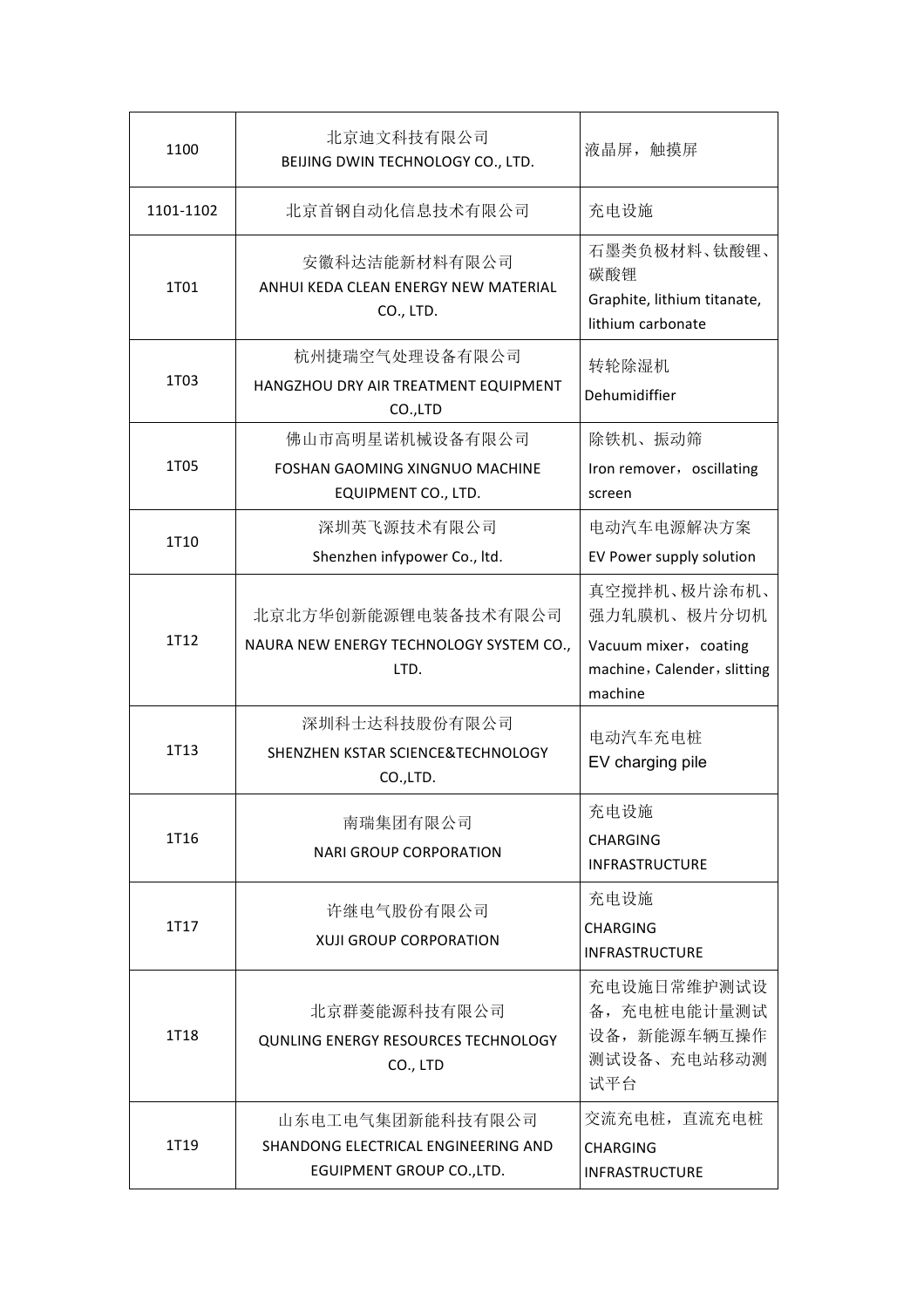|      | 国网电动汽车服务有限公司                                                                    | 充电设施                                                                                                                      |
|------|---------------------------------------------------------------------------------|---------------------------------------------------------------------------------------------------------------------------|
| 1T20 | STATE GRID ELECTRIC VEHICLE SERVICE<br>COMPANY, LTD                             | <b>CHARGING</b><br><b>INFRASTRUCTURE</b>                                                                                  |
|      | 北京华商三优新能源科技有限公司                                                                 | 充电设施                                                                                                                      |
| 1T21 | BEIJING HUASHANG SANYOU NEW ENERGY<br>TECHNOLOGY CO., LTD.                      | <b>CHARGING</b><br><b>INFRASTRUCTURE</b>                                                                                  |
|      | 杭州奥能电源设备有限公司                                                                    | 交流充电桩, 直流充电桩、<br>车载电源                                                                                                     |
| 1T22 | HANGZHOU AONENG POWER SUPPLY<br><b>EQUIPMENT CO. LTD</b>                        | AC Charging Station, DC<br>Charging Station, On-board<br>power supply                                                     |
|      |                                                                                 | 充电桩、智能微电网、储<br>能设备、节能设备、电池<br>管理设备                                                                                        |
| 1T23 | 山东鲁能技术有限公司<br>SHANDONG LUNENG TECHNOLOGY CO. LTD                                | EV Charger, Smart micro<br>grid, energy storage<br>equipment, energy saving<br>equipment, battery<br>management equipment |
| 1T25 | 北京博电新力电气股份有限公司<br>PONOVO POWER CO., LTD                                         | 充电设施<br><b>CHARGING</b><br><b>INFRASTRUCTURE</b>                                                                          |
| 1T26 | 宁波三星智能电气有限公司<br>NINGBO SANXING SMART ELECTRIC CO., LTD.                         | 充电桩<br><b>EV Charger</b>                                                                                                  |
| 1T33 | 山东积成智通新能源有限公司                                                                   | 充电设施                                                                                                                      |
| 1T35 | 钛玛科(北京)工业科技有限公司<br>TECHMACH (BEIJING) INDUSTRY TECHNOLOGY<br>CO., LTD.          | 纠偏、张力、视觉<br>Deviation correction,<br>tension, vision                                                                      |
| 1T38 | 杭州普瑞除湿设备有限公司<br>HANGZHOU PERITECH DEHUMIDIFYING<br>EQUIPMENT CO., LTD.          | 转轮除湿机<br>Desiccant wheel<br>dehumidifier                                                                                  |
| 1T39 | 爱斯佩克环境仪器(上海)有限公司<br>ESPEC ENVIRONMENTAL EQUIPMENT<br>(SHANGHAI) CO., LTD        | 先进的电池测试箱子<br><b>Advanced Battery Test</b><br>Chamber                                                                      |
| 1T42 | 秦皇岛鹏翼化工机械有限公司<br><b>QINHUANGDAO PENGYI CHEM-INDUSTRY</b><br>MACHINERY CO., LTD. | 搅拌机<br>Mixer                                                                                                              |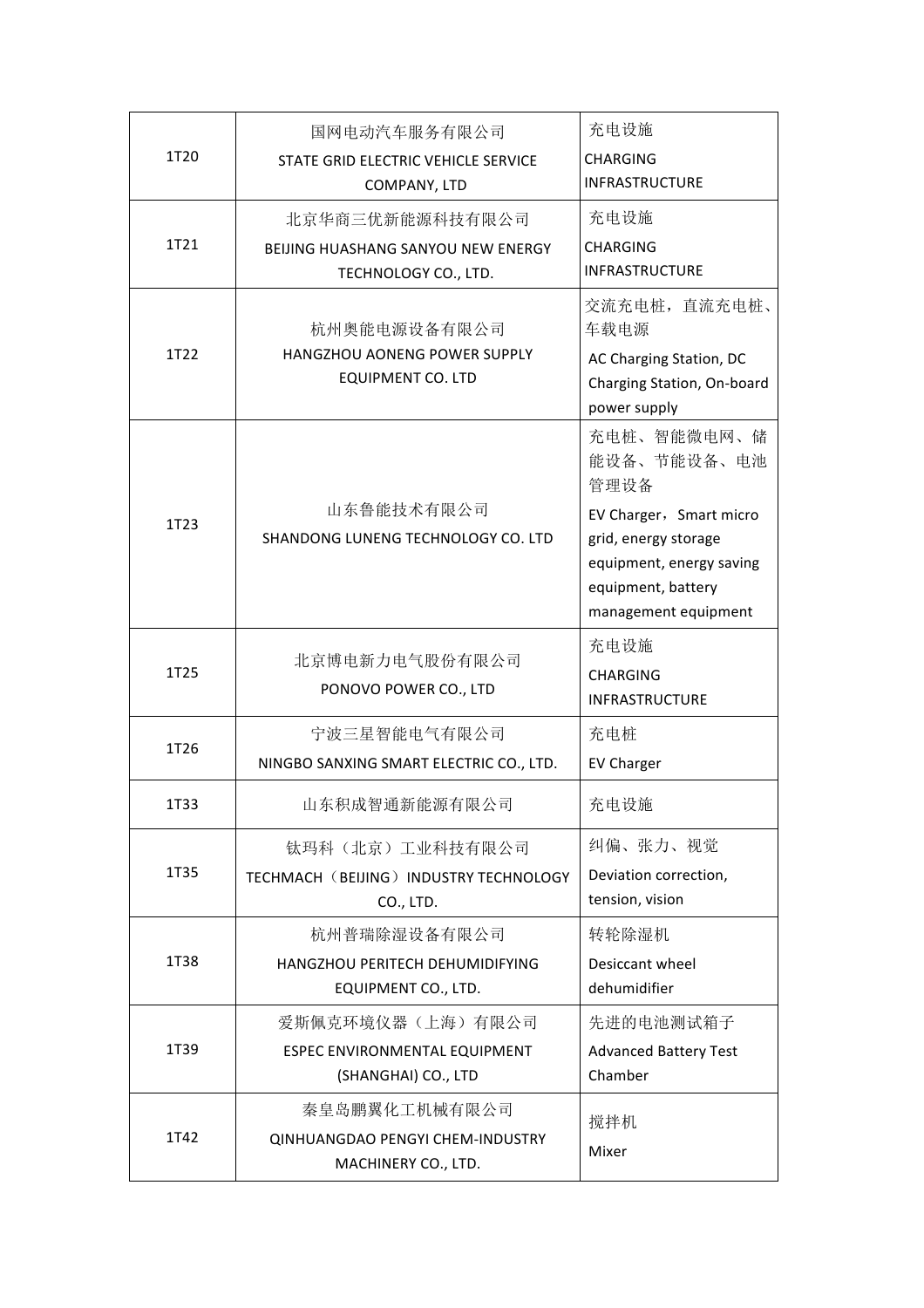| 1T48    | 南通星辰合成材料有限公司芮城分公司<br>NANTONG XINGCHEN SYNTHETIC MATERIAL CO.,<br>LTD. RUICHENG BRANCH<br>埃肯有机硅(上海)有限公司<br>ELKEM SILICONES SHANGHAI CO., LTD. | 聚苯醚<br>Polyphenylene ether /<br>Polyphenylene Oxide<br>有机硅泡棉, 导热填缝胶<br>Silicone foam gasket, Gap<br>filler etc |  |
|---------|----------------------------------------------------------------------------------------------------------------------------------------------|----------------------------------------------------------------------------------------------------------------|--|
| 1T49    | 速博达(深圳)自动化有限公司<br>SUBODA (SHENZHEN) AUTOMATION CO. LTD                                                                                       | 贴膜机、自动绕贴胶机,<br>自动上下料机                                                                                          |  |
| 1T51    | 派依克(上海)节能设备有限公司<br>PEC TEST & MANUFACTURING EQUIPMENT<br>(SHANGHAI) CO., LTD.                                                                | PEC 电池测试化成设备<br>PEC Battery Test and<br><b>Formation Equipment</b>                                             |  |
| 013     | 江苏科强新材料股份有限公司<br>JIANGSU KEQIANG NEW MATERIAL CO., LTD.                                                                                      | 硅胶导热垫, 硅胶发泡密<br>封垫                                                                                             |  |
| 014     | 北京索英电气技术有限公司<br><b>BEIJING SOARING ELECTRIC</b><br>TECHNOLOGY CO., LTD.                                                                      | 电池测试系统解决方案<br>Battery, Battery test<br>system solutions                                                        |  |
| 015     | 苏州星亿机械有限公司<br>SUZHOU XINGYI MACHINERY CO.LTD                                                                                                 | 离心机<br>Centrifuges                                                                                             |  |
| 016     | 张家港市日新机电有限公司<br>ZHANGJIAGANG CITY RIXIN<br>ELECTROMECHANIC CO., LTD.                                                                         | 混合机                                                                                                            |  |
| 017     | 武汉市蓝电电子股份有限公司<br>WUHAN LAND ELECTRONICS CO., LTD.                                                                                            | 蓝电电池测试系统<br><b>LAND Battery Test</b><br>System                                                                 |  |
| 018-019 | 北京朗正智能科技有限公司<br>BEIJING LONG ZENITH S&T DEVELOPMENT<br>CO.,LTD                                                                               | 电池维护仪<br><b>Battery Maintenance</b><br>Instrument                                                              |  |
| 020-021 | 比勒(上海)自动化技术有限公司<br>BST ELTROMAT INTERNATIONAL (SHANGHAI)<br>CO., LTD.                                                                        | 纠偏系统、观测系统<br>Web Guiding System, Web<br>Video System                                                           |  |
| 050     | U-JIN TECH CORP.                                                                                                                             | <b>Battery producing</b><br>equipment,<br>Frictition Welding Machine                                           |  |
| 051     | 上海米开罗那机电技术有限公司<br>SHANGHAI MIKROUNA MECH. TECH. CO.,<br>LTD.                                                                                 | 手套箱<br>Gloves box                                                                                              |  |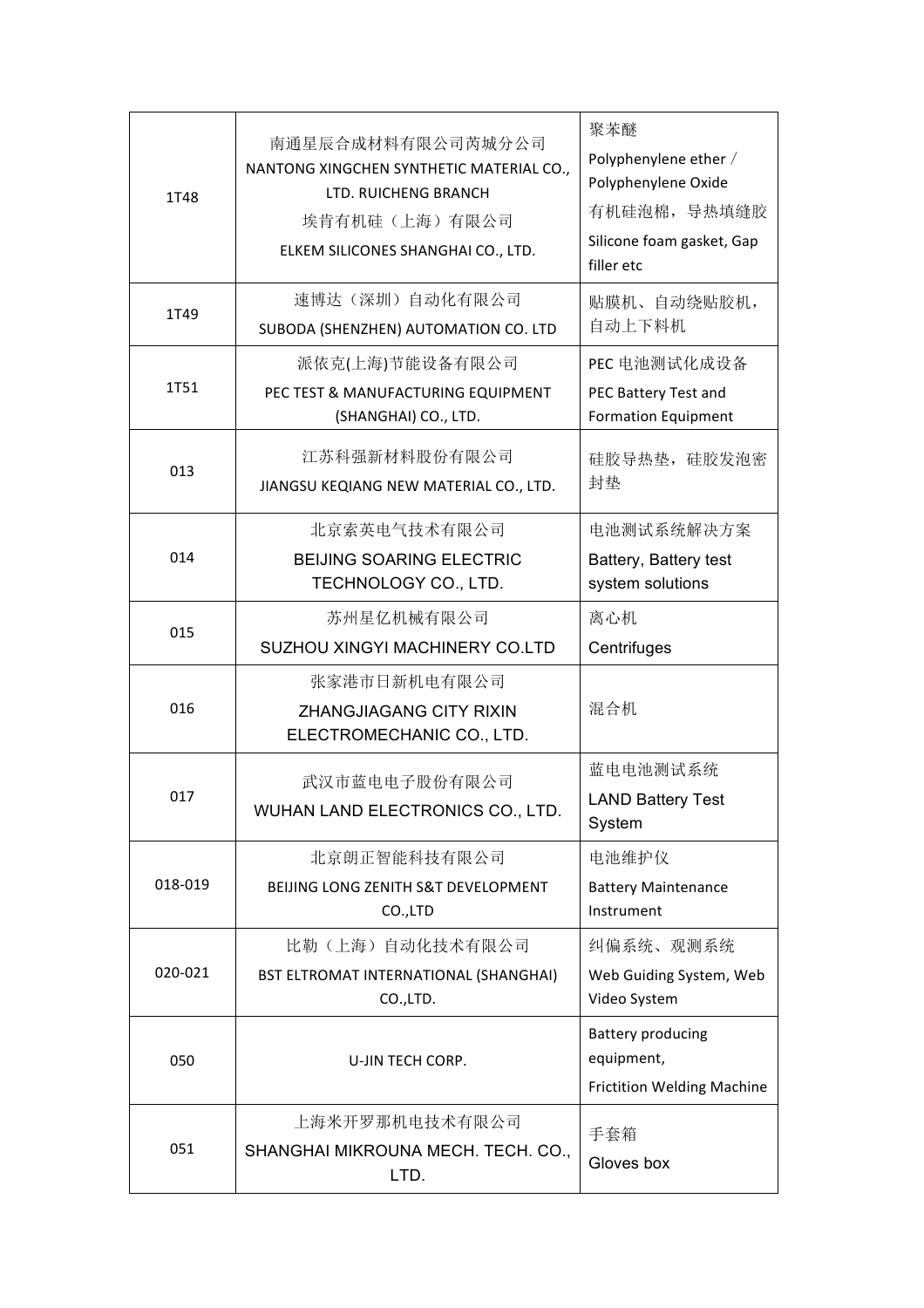| 053                | ASAHI-SEIKI MANUFACTURING CO., LTD.                             | <b>Transfer Presses for</b><br>battery case production                     |
|--------------------|-----------------------------------------------------------------|----------------------------------------------------------------------------|
| 054                | 艾利 (中国) 有限公司上海分公司<br><b>AVERY DENNISON</b>                      | 电池标签<br>Label materials for battery                                        |
| 055                | DESICCANT ROTORS INTERNATIONAL PVT. LTD.                        | Dehumidification & Drying<br>Equipment                                     |
| 056-057            | YAMAHA FINE TECHNOLOGIES CO., LTD.                              | <b>Battery producing</b><br>equipments                                     |
| 058-059            | 深圳市艾兰特科技有限公司<br>ELT TECHNOLOGY CO., LTD.                        | X-RAY 无损透视检测仪<br>X-RAY non-destructive<br>inspection instrument            |
| 060                | 诺利客(北京)技术有限公司<br>NOLEK (BEIJING) TECHNOLOGY CO., LTD.           | 差压检漏仪、氦气充气仪、<br>手持氦检仪、标准漏孔、<br>快速连接接头                                      |
|                    |                                                                 | Air leak tester, Charge IT,<br>Sniff IT, Standard leak,<br>quick connector |
| 062                | 深圳市新威尔电子有限公司<br>NEWARE TECHNOLOGY LIMITED                       | 电池化成、分容、检测系<br>统<br><b>Battery Testing System</b>                          |
| 064                | 珠海华冠科技股份有限公司<br>ZHUHAI HIGRAND TECHNOLOGY CO., LTD.             | 锂电池生产设备<br>Lithium battery production<br>equipment                         |
| 065                | 上海念凯电子科技有限公司<br>SHANGHAI N&K ELECTRONIC TECHNOLOGY CO.,<br>LTD. | 防锈袋、防锈膜、防锈油、<br>防锈纸、胶粘剂<br>Antirust products,<br>Adhesives                 |
| 066-067<br>080-081 | 江苏华谷新材料有限公司<br>JIANGSU HUAGU NEW MATERIALS CO., LTD             | 锂电池软包铝塑复合膜<br>Aluminium Laminate Film<br>(ALF)                             |
| 068                | 广州市艾安得仪器有限公司<br>A&D (GUANGZHOU) CO., LTD.                       | 日本 A&D 在线称重模块、<br>分析天平、粘度计、水分<br>仪等称重检测设备                                  |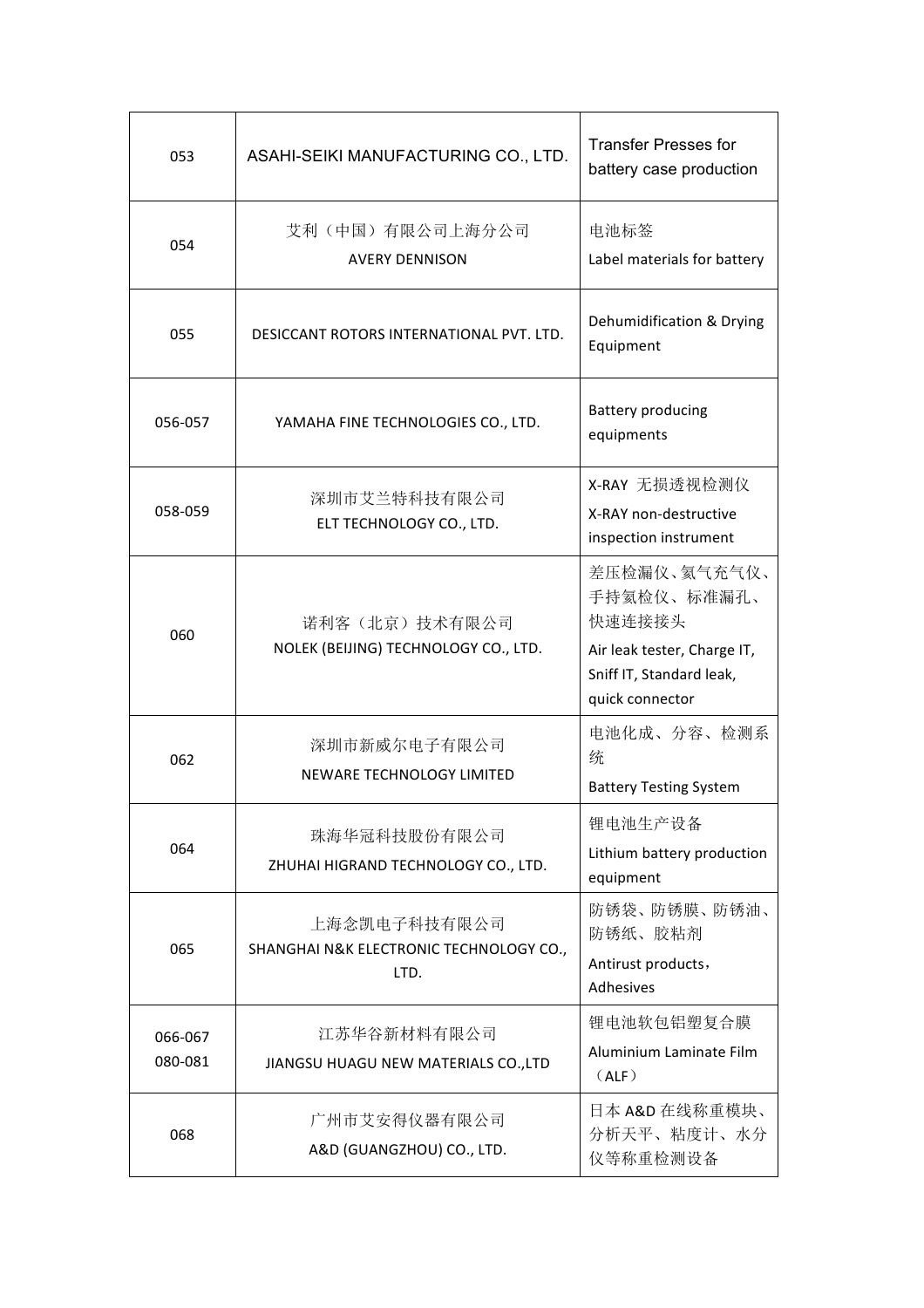| 070-072 | 优尼恩电机 (大连) 有限公司<br>UNION ELECTRIC CO., LTD.                             | 电焊机设备<br><b>Welding Device</b>                                                                                                                                  |
|---------|-------------------------------------------------------------------------|-----------------------------------------------------------------------------------------------------------------------------------------------------------------|
| 073     | 东扬精测系统(上海)有限公司<br><b>TOYO CORPORATION CHINA</b>                         | 动力电池测试系统<br><b>Battery Test System</b>                                                                                                                          |
| 074-075 | 布勒 (无锡) 商业有限公司<br>BUHLER (WUXI) COMMERCIAL CO., LTD.                    | 研磨设备<br>Grinding machinery                                                                                                                                      |
| 076     | 西安新达机械有限公司<br>XI' AN XINDA MACHINERY CO., LTD.                          | 铝箔双面涂布、铝箔表面<br>钝化处理、铝塑膜干法复<br>合机等<br>Double coating, aluminum<br>surface passivation<br>treatment, plastic film dry<br>laminating                               |
| 077,078 | 福建福夏科技有限责任公司<br>FUJIAN FUXIA TECHNOLOGY CO., LTD                        | 手套箱<br>Glove box                                                                                                                                                |
| 090-105 | 韩国展团<br><b>KOREA PAVILION</b>                                           | Battery, materials,<br>equipments                                                                                                                               |
| 1051    | 江西克莱威纳米碳材料有限公司<br>NanoCarbon Co., Ltd                                   | 碳纳米管<br>Nano Carbon                                                                                                                                             |
| 1052    | 丹阳琦瑞机械有限公司<br>DANYANG QIRUI MACHINERY CO., LTD.                         | 设备<br>Equipment                                                                                                                                                 |
| 1053    | 深圳市科永顺电子有限公司<br>SHENZHEN KEVERWIN ELECTRONIC CO., LTD.                  | 电池镍片、支架                                                                                                                                                         |
| 1055    | 北京德科岛金科技有限公司<br>BEIJING DEKE DAOJIN SCIENCE AND<br>TECHNOLOGY CO., LTD. | 锂电池材料(纳米氧化铝、<br>纳米氧化锆、纳米氧化钛、<br>纳米氧化镁等)<br>Lithium battery materials<br>(nano-alumina,<br>nano-zirconia,<br>nano-titanium oxide,<br>nano-magnesium oxide, etc.) |
| 1056    | 瑞安市精艺标准件有限公司<br>RUIAN JINGYI STANDARD PARTS CO., LTD.                   | 标准件、非标异性件、冲压<br>件<br>Standard parts,                                                                                                                            |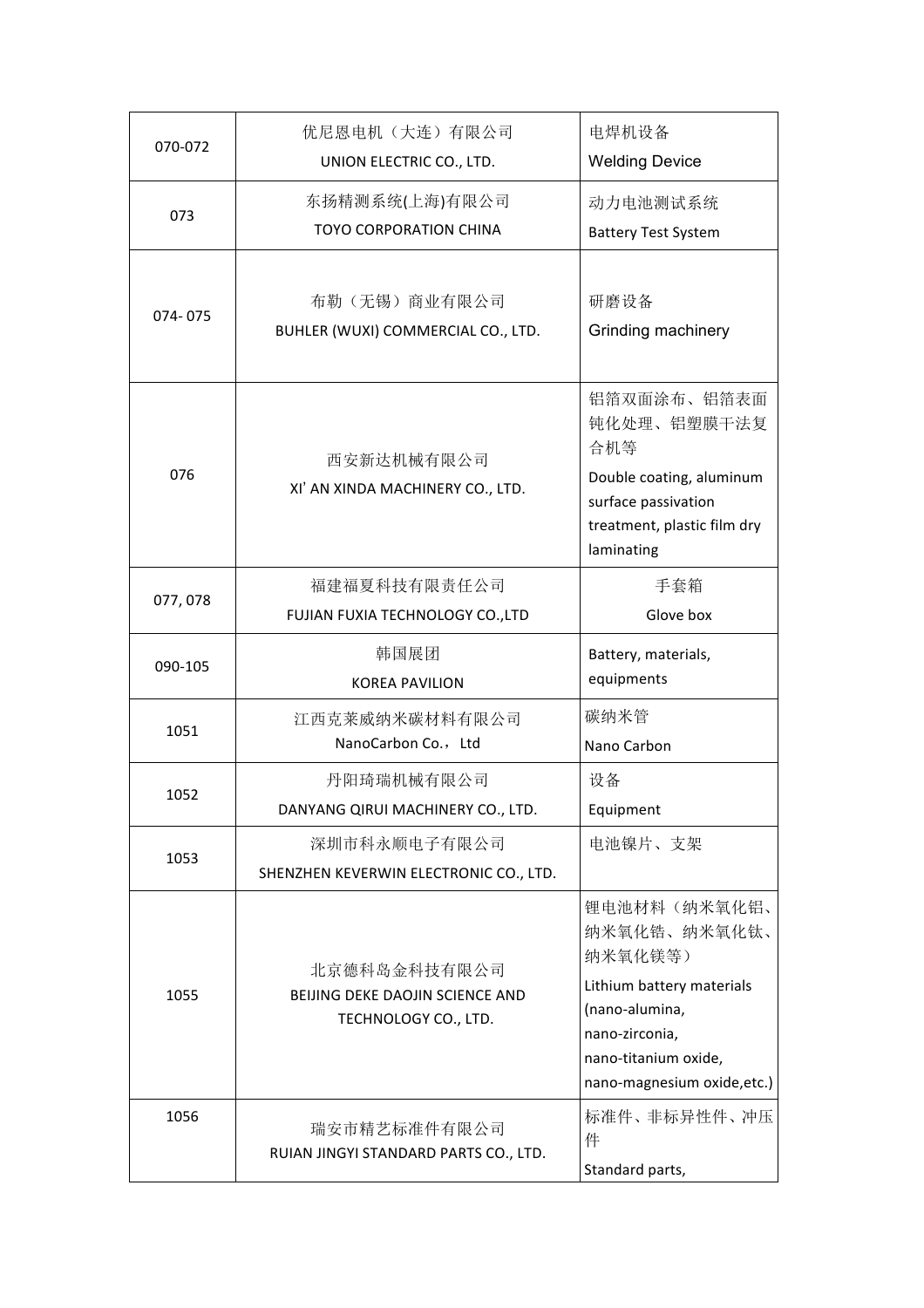|           |                                                                  | non-standard parts,<br>stamping parts                                                                                                                                                         |
|-----------|------------------------------------------------------------------|-----------------------------------------------------------------------------------------------------------------------------------------------------------------------------------------------|
| 1057      | 滁州博创能源科技有限公司<br>CHUZHOU BROAD CREATIVE ENERGY TECH. CO.,<br>LTD. | 纯石墨烯导电浆料, 纯碳<br>纳米管岛电浆料,石墨烯、<br>碳纳米管复合导电浆料,<br>碳纳米管薄膜<br>Pure Graphene Conductive<br>paste, Pure CNT Conductive<br>Paste, Graphene/CNT<br><b>Composite Conductive</b><br>Paste, CNT Thin Film |
| 1058      | 中山汉通激光设备有限公司<br>ZHONGSHAN HANTONG LASER SCIENCE<br>CO. LTD.      | 激光焊接机、激光打标机<br>Laser welding machine,<br>Laser marking machine                                                                                                                                |
| 1059      | 河北奥环胶粘制品有限公司<br>HEBEI AOHUAN ADHESIVE PRODUCTS CO., LTD.         | 浆层纸<br>Liner Paper/Separator<br>Paper for Zinc-Manganese<br>battery                                                                                                                           |
| 1060      | 广东金大湾新材料有限公司<br>GUANGDONG JINDAWAN NEW MATERIALS CO.,<br>LTD.    | 电池集流体用精密金属延<br>展网<br>Precision expanded metal<br>Mesh for battery current<br>collection                                                                                                       |
| 1062-1063 | ORION ENGINEERED CARBONS GMBH                                    | <b>Conductive Carbon Black</b><br><b>Additive for Battery</b>                                                                                                                                 |
| 1064      | 新奥石墨烯技术有限公司<br>Enn Graphene Technology Co., Ltd.                 | 碳纳米管导电浆料、硅碳<br>负极材料、煤基三维石墨<br>烯超容材料<br>CNT-conductive past /<br>Silicon carbon anode<br>material / Coal-3D<br>grapheme for<br>supercarpacitor                                                 |
| 1065      | 武汉精能电子技术有限公司<br>WUHAN JINGNENG ELECTRONIC CO., LTD.              | 电子负载、电池化成分容、<br>bms 测试系统、电池模拟器<br>Electronic Load, Battery<br>Component Volume, Battery<br>Management System,<br><b>Battery Simulator</b>                                                     |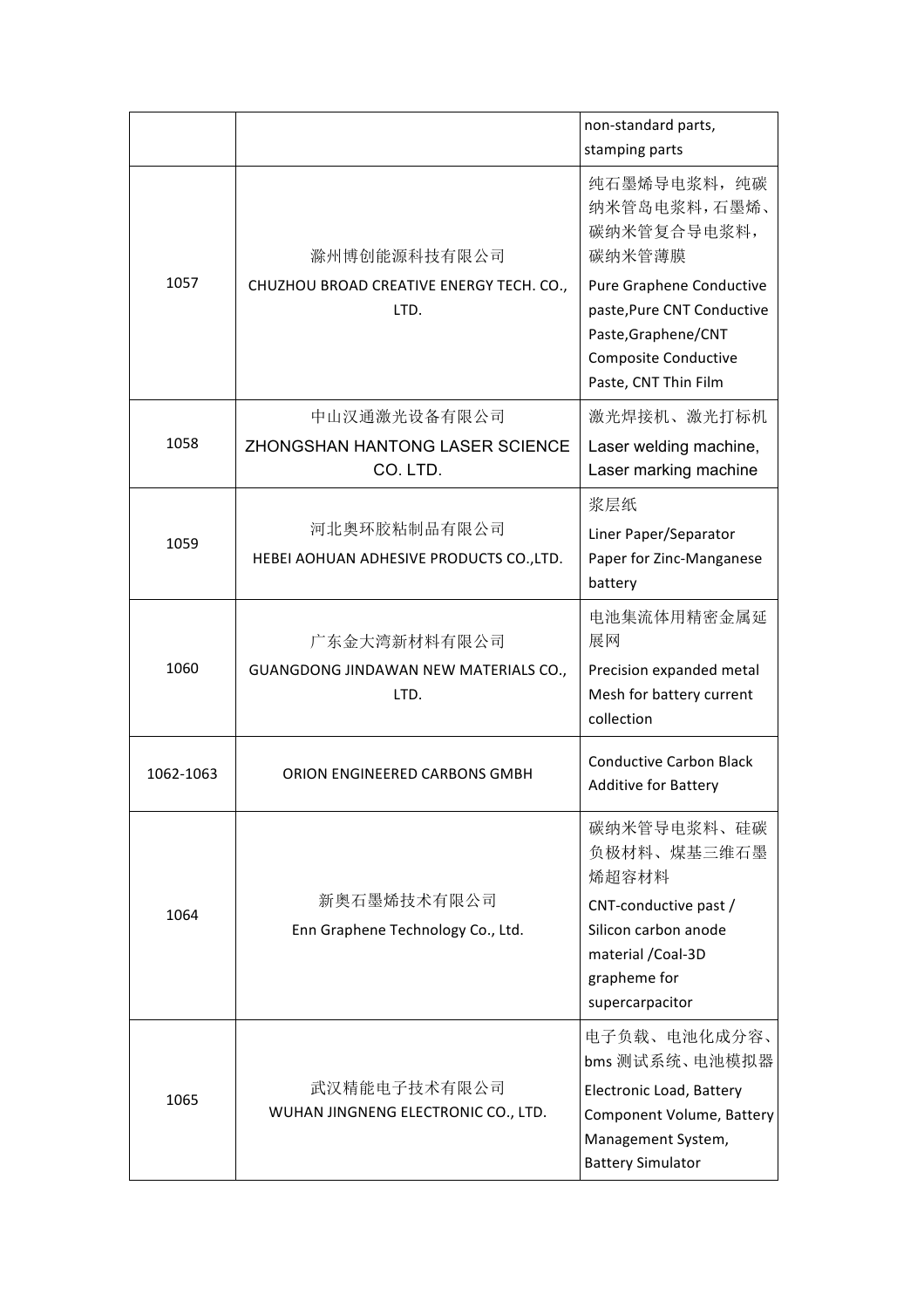| 1066      | 东莞市全创达能源有限公司<br>DONGGUAN QUENCHING ENERGY CO., LTD.                       | 铅酸替代系列、低速动力、<br>储能电池、电动工具等锂<br>电产品<br>Lead-acid replacement<br>series, Low-speed power,<br>Energy storage battery,<br>Lithium-electric products<br>such as power tools |
|-----------|---------------------------------------------------------------------------|------------------------------------------------------------------------------------------------------------------------------------------------------------------------|
| 1068      | 湖北吉和昌化工科技有限公司<br>HUBEI JADECHEM CHEMICALS CO., LTD.                       | 锂电池电解液添加剂系列                                                                                                                                                            |
| 1085-1086 | 江苏宇通干燥工程有限公司<br>JIANGSU YUTONG DRYING ENGINEERING CO.,<br>LTD.            | 干燥、粉碎、混合、制粒<br>等设备<br>Drying, crushing, mixing,<br>granulating, etc                                                                                                    |
| 1087-1088 | 江苏安迪盛空气处理设备有限公司<br>JIANGSU ANDISHENG AIR TREATMENT<br>EQUIPMENT CO., LTD. | 转轮除湿机<br><b>Wheel Dehumidifier</b>                                                                                                                                     |
| 1089-1090 | 无锡普爱德环保科技有限公司<br>PUAIDE ENVIRONMENT TECHNOLOGY LIMITED                    | 除湿转轮<br>Desiccant wheel                                                                                                                                                |
| 1103      | 深圳市友利通新能源科技有限公司<br><b>UNITONE</b>                                         | 高压直流接触器                                                                                                                                                                |
| 1104      | 昆山信昌电线电缆有限公司<br>KUNSHAN HWATEK WIRES AND CABLE CO., LTD.                  | 电线电缆<br>Wire and Cable                                                                                                                                                 |
| 1105      | 湘潭电化科技股份有限公司<br>XIANGTAN ELECTROCHEMICAL SCIENTIFIC LTD.                  | 电解二氧化锰<br><b>EMD</b>                                                                                                                                                   |
| 1106      | 深圳市中金岭南科技有限公司<br>SHENZHE NONFEMET TECHNOLOGY CO., LTD.                    | 锌粉<br>Zinc powder                                                                                                                                                      |
| 1108-1109 | MASTER CO., LTD.                                                          | Lithium battery separator<br>manufacturing line. Slitter,<br>Rewinder, Coater, Pressing<br>Laminator                                                                   |
| 1111-1112 | 四川长虹新能源科技股份有限公司<br>SICHUAN CHANGHONG NEWENERGY<br>TECHNOLOGY CO., LTD.    | 碱性锌锰电池、锂电池                                                                                                                                                             |
| 1115-1116 | 中银(宁波)电池有限公司<br>ZHONG YIN (NINGBO) BATTERY CO., LTD.                      | 电池<br>battery                                                                                                                                                          |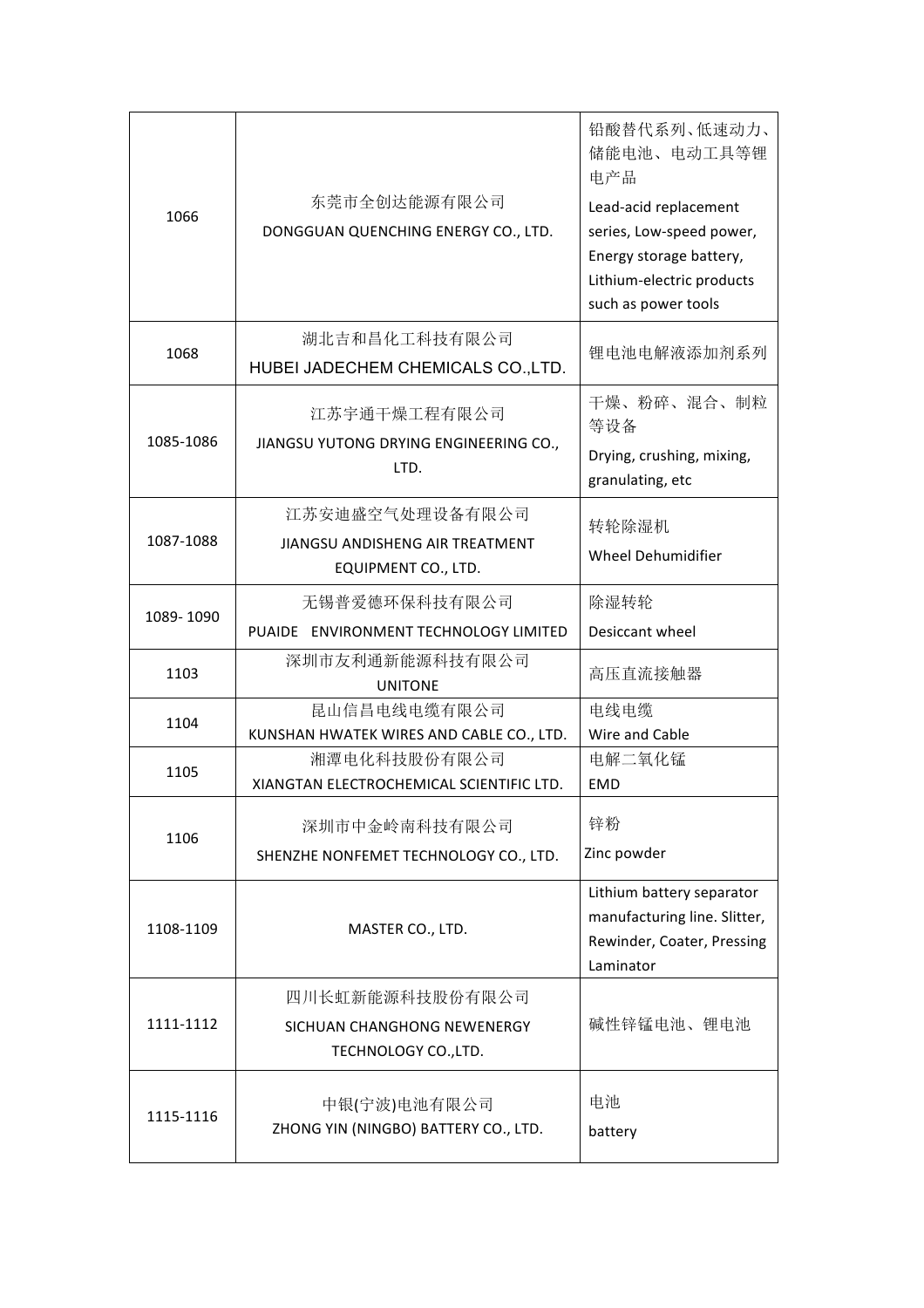| 1117-1118 | 广州虎头电池集团有限公司<br>GUANGZHOU TIGER HEAD BATTERY GROUP CO.,<br>LTD.                | 电池<br>battery                                                                                              |  |
|-----------|--------------------------------------------------------------------------------|------------------------------------------------------------------------------------------------------------|--|
| 1119-1120 | 福建南平南孚电池有限公司<br>FUJIAN NANPING NANFU BATTERY CO., LTD.                         | 电池<br>Battery                                                                                              |  |
| 1121-1122 | 浙江野马电池有限公司<br>ZHEJIANG MUSTANG BATTERY CO., LTD.                               | 电池<br><b>Battery</b>                                                                                       |  |
| 1125-1126 | 松柏(广东)电池工业有限公司<br>CHUNG PAK (GUANG DONG) BATTERY<br><b>INDUSTRIAL CO., LTD</b> | 电池<br><b>Battery</b>                                                                                       |  |
| 1127      | 山东圣阳电源股份有限公司<br>SHAN DONG SACRED SUN POWER SOURCES<br>CO.,LTD                  | 铅酸蓄电池、锂电池、新<br>能源系统集成系列产品<br>VRLA battery, li-ion<br>battery, new energy<br>system intergrated<br>products |  |
| 1128      | 深圳叶氏启恒印刷科技有限公司<br>SHENZHEN YE'S QIHENG TECHNOLOGICAL<br>PRINTING CO., LTD.     | 电池标签<br><b>Battery Label</b>                                                                               |  |
| 1129      | 南平华孚电器有限公司<br>NANPING HUAFU ELECTRICAL EQUIPMENT CO.,<br>LTD.                  | 电池 电子-铜针 Battery<br>collection of electronic-<br>copper needles                                            |  |
| 1130      | 河南超力新能源有限公司<br>HENAN CHAOLI NEW ENERGY CO., LTD.                               | 摩托车和汽车起动、起停<br>系统电池、电动车、电动<br>自行车电池、AA、AAA 圆<br>柱电池<br><b>Battery</b>                                      |  |
| 2T01      | 奥瑞克 (苏州) 精密测量系统有限公司<br>AMISYS (SUZHOU) SYSTEMS CO., LTD                        | 激光在线测厚仪<br>Li-battery Inline Laser<br><b>Thickness Measurement</b><br>System                               |  |
| 2T03      | 大连伊科能源科技有限公司<br>DALIAN ECOPOWER TECHNOLOGY CO., LTD.                           | 锂离子电池隔膜<br>Lithium ion battery<br>separator                                                                |  |
| 2T11      | 风帆股份有限公司<br>FENGFAN CO., LTD.                                                  | 电池<br><b>Battery</b>                                                                                       |  |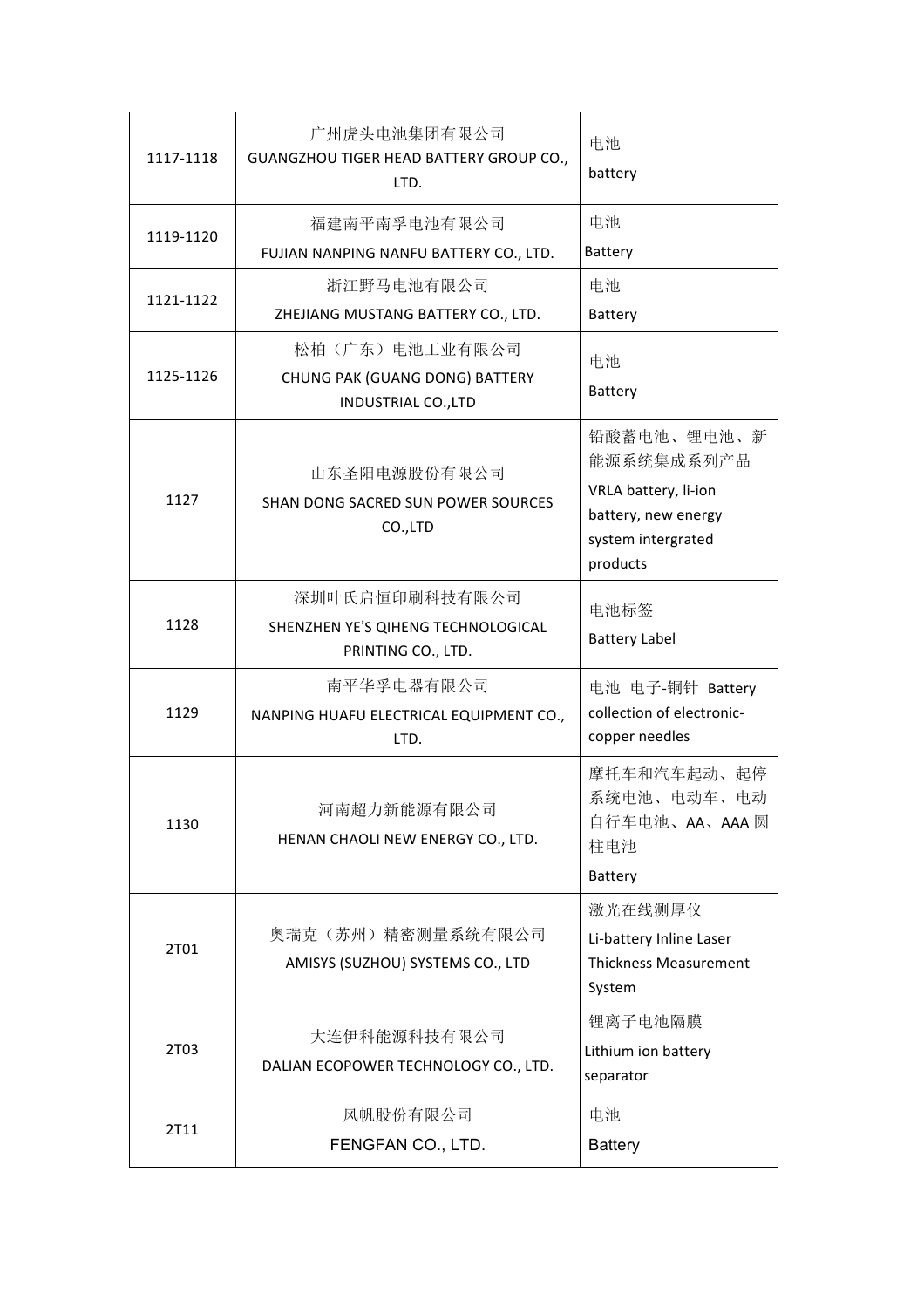| 2T12 | 东莞市贝尔试验设备有限公司<br>DONGGUAN BELL EXPERIMENT<br>EQUIPMENT CO., LTD.                                                           | 电池挤压试验机、温控短<br>路试验机、温度循环试验<br>箱                                                                                                                                                                                                               |
|------|----------------------------------------------------------------------------------------------------------------------------|-----------------------------------------------------------------------------------------------------------------------------------------------------------------------------------------------------------------------------------------------|
| 2T20 | 上海挚达科技发展有限公司                                                                                                               | 充电设施                                                                                                                                                                                                                                          |
|      | 青岛华烁高科新能源技术有限公司                                                                                                            | 新能源电动汽车充电系<br>统、汽车关键零部件系列<br>产品、新能源光伏光热系<br>列产品、智能电网系列产<br>品、智能物联网、互联网、<br>微电网技术                                                                                                                                                              |
| 2T22 | QINGDAO HUASHUO GAOKE NEW ENERGY<br>TECHNOLOGY CO., LTD.                                                                   | New energy electric<br>vehicle charging system,<br>automobile key parts<br>series products, new<br>energy photovoltaic series<br>products, smart grid series<br>products, intelligent things<br>networking, internet,<br>microgrid technology |
| 2T25 | 天水二一三电器有限公司                                                                                                                | 接触器、断路器                                                                                                                                                                                                                                       |
| 2T28 | TIANSHUI 213 ELECTRICAL APPARATUS CO., LTD.<br>广东鸿宝科技有限公司<br><b>GUANGDONG HONBRO SCIENCE &amp; TECHNOLOGY</b><br>CO., LTD. | Contactor, circuit breaker<br>锂电池生产设备<br>Li-ion Battery Production<br>Equipment                                                                                                                                                               |
| 2T32 | A.F.W.                                                                                                                     | Li-ion Battery part for<br>electic Vehicles                                                                                                                                                                                                   |
| 2T38 | 湖北德普电气股份有限公司<br>HUBEI TECHPOW ELECTRIC., LTD                                                                               | 动力电池组综合测试设备<br>power battery testing<br>equipment                                                                                                                                                                                             |
| 2T39 | <b>RUHLAMAT</b>                                                                                                            | 解决方案<br>Solution                                                                                                                                                                                                                              |
| 2T40 | 中能电气股份有限公司<br>CEEPOWER CO., LTD.                                                                                           | 智能充电桩<br><b>Smart EV Charging Station</b>                                                                                                                                                                                                     |
| 2T42 | 森田新能源材料(张家港)有限公司<br><b>MORITA NEW ENERGY MATERIALS</b><br>(ZHANGJIAGANG) CO., LTD.                                         | 六氟磷酸锂<br>Lithium<br>Hexafluorophosphate                                                                                                                                                                                                       |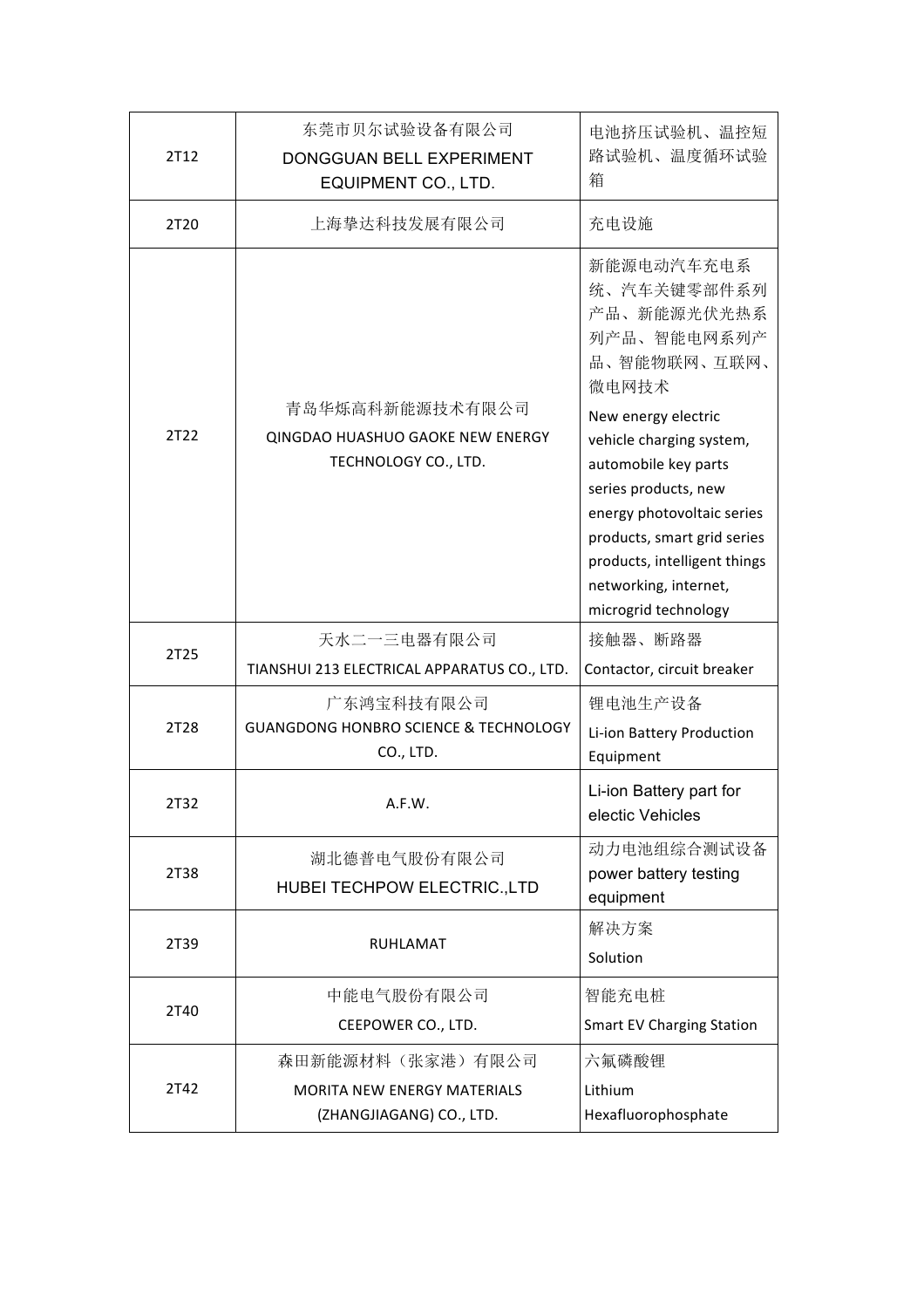| 2T43    | 比亚迪股份有限公司<br><b>BYD COMPANY LIMITED</b>                                     | 电池<br>Battery                                                                                             |
|---------|-----------------------------------------------------------------------------|-----------------------------------------------------------------------------------------------------------|
| 2T49    | 西门子(中国)有限公司<br>SIEMENS LTD., CHINA                                          | 解决方案<br>Solution                                                                                          |
| 2T51    | 索尔维<br>SOLVAY                                                               | 特种聚合物<br><b>Specialty Polymers</b>                                                                        |
| 2T52    | 烟台创为新能源科技有限公司<br>YANTAI CHUNGWAY NEW ENERGY TECHONLOGY<br>CO., LTD.         | CW1160 电池箱专用自动<br>灭火装置<br><b>CW1160 Automatic fire</b><br>extinguishing device<br>special for battery box |
| 022     | 天津德尚科技有限公司<br>TIANJIN BRILLANTE TECHNOLOGY LTD.                             | 电化学工作站<br>Electrochemical<br>workstation                                                                  |
| 023-024 | 天津丹盛包装有限公司<br>TIANJIN DANSUN PACKAGING CO., LTD.                            | 瓦楞纸包装箱<br>Corrugated boxes                                                                                |
| 025     | 福建正阳汽车部件有限公司<br>FUJIAN JOYYOUNG AUTOMOBILE INDUSTRY<br>CO.,LTD.             | 电池钢质捆扎带、铜铝软、<br>硬连接片                                                                                      |
| 026-027 | 赣州市豪鹏科技有限公司<br>GANZHOU HIGHPOWER TECHNOLOGY CO., LTD                        | 废旧电池回收<br>Recycling of Waste<br><b>Batteries</b>                                                          |
| 028     | 北京维通利电气有限公司<br><b>BEVONE</b>                                                | 提供电连接解决方案<br><b>Electrical connection</b><br>solutions                                                    |
| 029     | 宁波恒力汽配轴承有限公司<br>NINGBO HENGLI AUTOMOBILE PARTS &<br><b>BEARING CO., LTD</b> | 直线导轨、滑块、直线轴<br>承、法兰轴承、光轴、不<br>锈钢轴承等直线系列产品                                                                 |
| 3T01    | 北京新能源汽车股份有限公司<br>BEIJING ELECTRIC VEHICLE CO., LTD.                         | 电动汽车<br>EV                                                                                                |
| 3T03    | 北京现代汽车有限公司<br><b>BEIJING HYUNDAI MOTOR COMPANY</b>                          | 电动汽车<br>EV                                                                                                |
| 3T05    | 上海蔚来汽车有限公司<br>NIO CO., LTD.,                                                | 电动汽车<br>EV                                                                                                |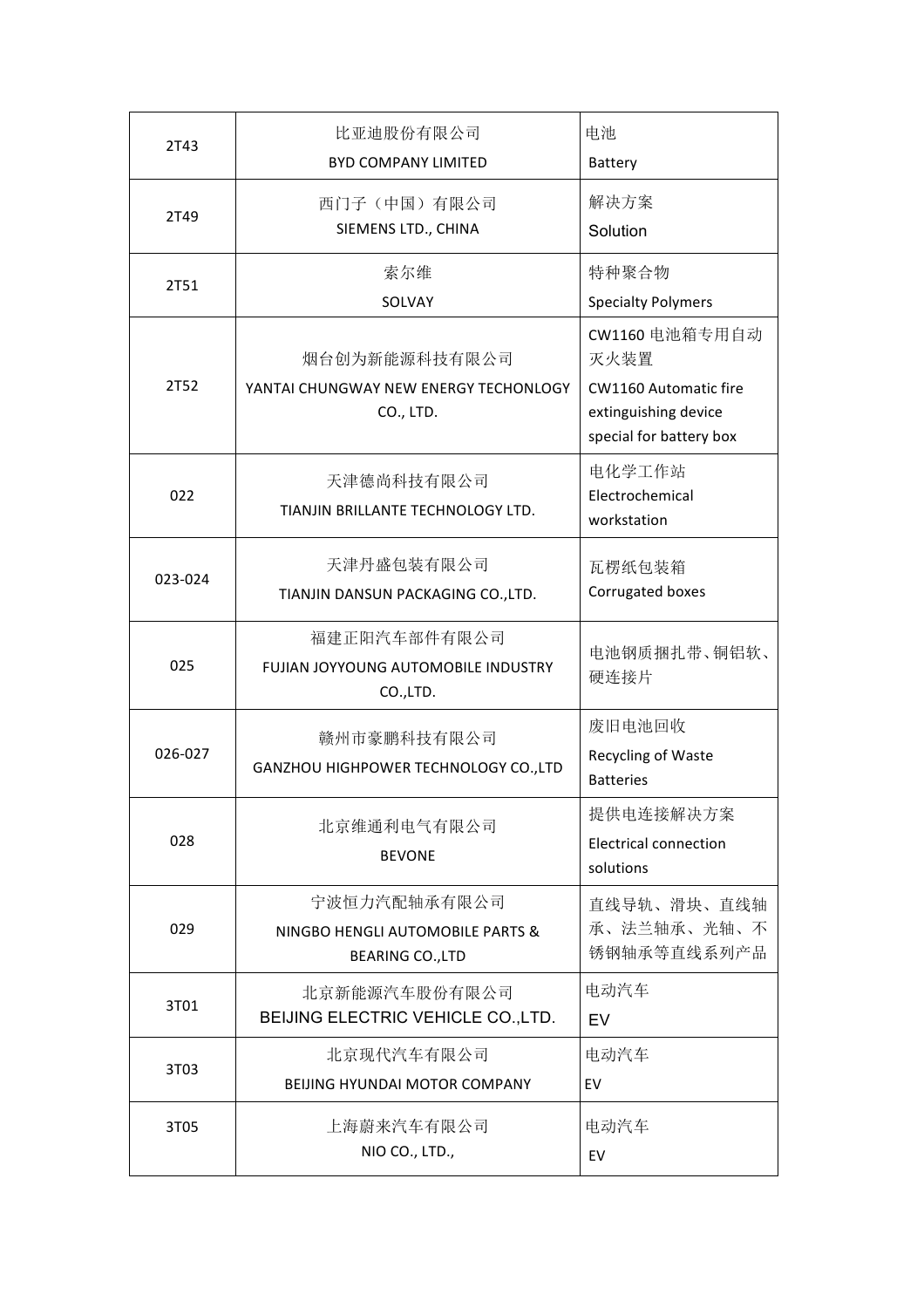| 3T10 | 威马汽车技术有限公司<br>WM MOTOR TECHNOLOGY GROUP CO., LTD.                       | 电动汽车<br>EV                                                          |
|------|-------------------------------------------------------------------------|---------------------------------------------------------------------|
| 3T11 | 宝马(中国)汽车贸易有限公司<br>BMW CHINA AUTOMOTIVE TRADING LTD.                     | 电动汽车<br>EV                                                          |
| 3T15 | 东风日产乘用车公司<br><b>DONGFENG NISSAN</b>                                     | 电动汽车<br>EV                                                          |
| 3T18 | 北汽(常州)汽车有限公司<br>BAIC CHANGZHOU AUTOMOTIVE CO.,<br>LTD.                  | 电动汽车<br>EV                                                          |
| 3T22 | 吉利汽车集团<br><b>GEELY AUTO</b>                                             | 电动汽车<br>EV                                                          |
| 3T29 | 江淮新能源商用车公司<br>JAW NEW ENERGY COMMERCIAL VEHICLE CO.,<br>LTD.            | 电动物流车<br>Electric logistics vehicle                                 |
| 3T32 | 山东凯马汽车制造有限公司<br><b>KAMA AUTOMOBILE</b>                                  | 电动汽车<br>EV                                                          |
| 3T33 | 陕汽                                                                      | 电动汽车<br>EV                                                          |
| 033  | 天津市松原电子有限公司<br>TIANJIN SONGYUAN ELECTRONICS CO., LTD.                   | 新型材料<br>new materials                                               |
| 034  | 四川神工钨钢刀具有限公司<br>SICHUAN SHENGONG CARBIDE KNIVES CO. LTD.                | 锂电池极片分切刀<br>Lithium battery electrode<br>blade cutter               |
| 037  | 纳普特(北京)科技发展有限公司<br>NAPUTE (BEIJING) TECHNOLOGY DEVELOPMENT<br>CO., LTD. | IP65过滤风扇及智能控制<br>器<br>IP65 filter fan and<br>intelligent controller |
| 4T01 | 比亚迪汽车工业有限公司<br>BYD AUTO INDUSTRY COMPANY LIMITED                        | 电动汽车<br>EV                                                          |
| 4T03 | 奇瑞新能源汽车销售有限公司<br>CHERY NEW ENERGY AUTOMOBILE SALES<br>CO.,LTD           | 电动汽车<br>EV                                                          |